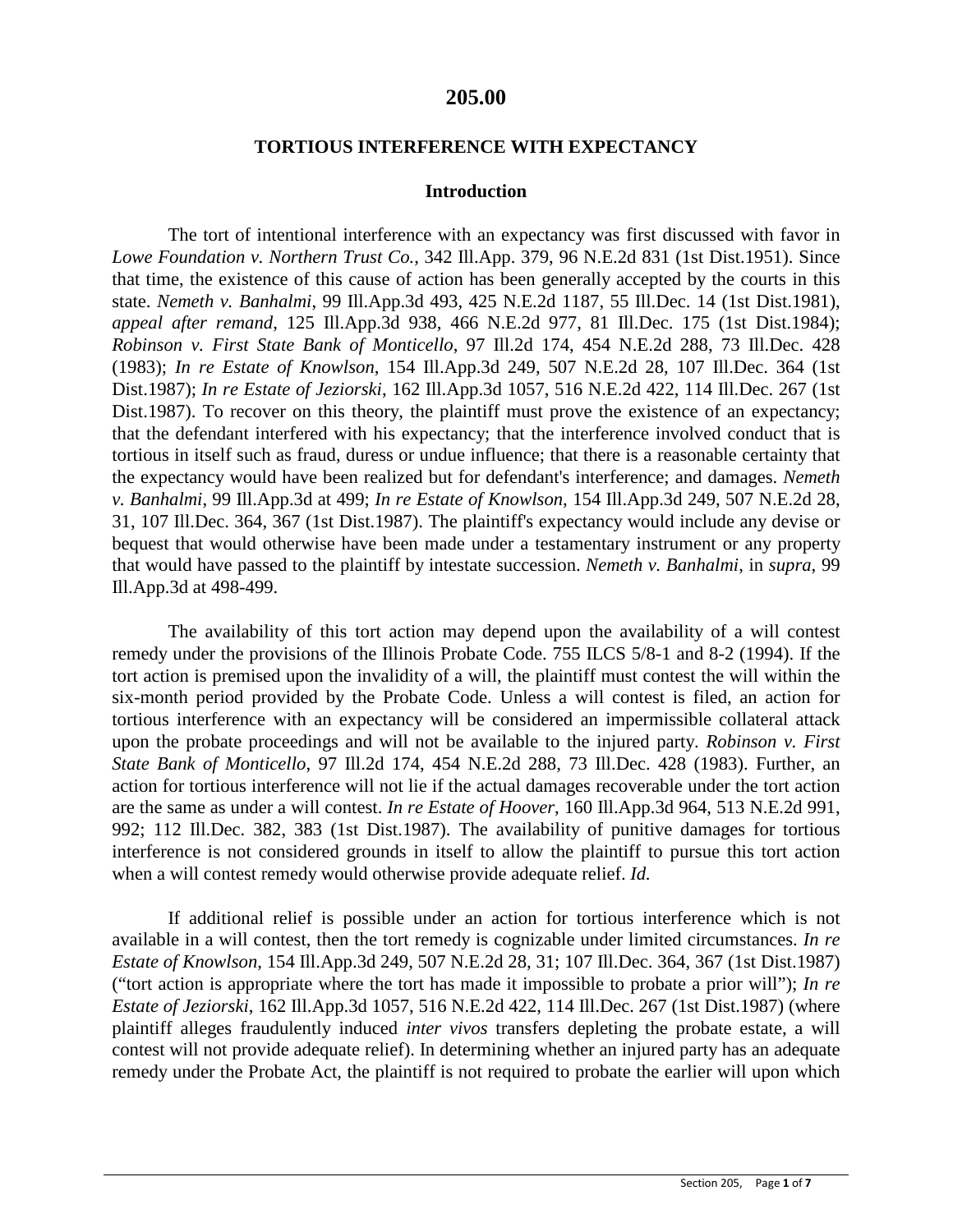plaintiff bases his claim to an expectancy. *Nemeth v. Banhalmi*, 125 Ill.App.3d 938, 466 N.E.2d 977, 991; 81 Ill.Dec. 175, 189 (1st Dist.1984). However, under these circumstances, the tort action should likewise be filed within the six-month period provided to contest a will.

In the event that a will is probated, an action for tortious interference with an expectancy should be consolidated with the will contest action. *In re Estate of Jeziorski*, 162 Ill.App.3d at 1062, 114 Ill.Dec. 267, 516 N.E.2d at 426. However, the trial court will retain discretion to sever issues for trial, "based upon an appraisal in each case of administrative convenience and the possible prejudice to substantial rights of litigants in light of particular problems which may arise at trial." *In re Estate of Knowlson*, 507 N.E.2d at 32.

The following instructions are for use when there is a claim for tortious interference with an expectancy of an inheritance. Since the same fundamental principles apply to a claim of tortious interference with an expectancy of a gift, these instructions can be used for that claim also if modified accordingly, i.e., substitute "gift" for "inheritance."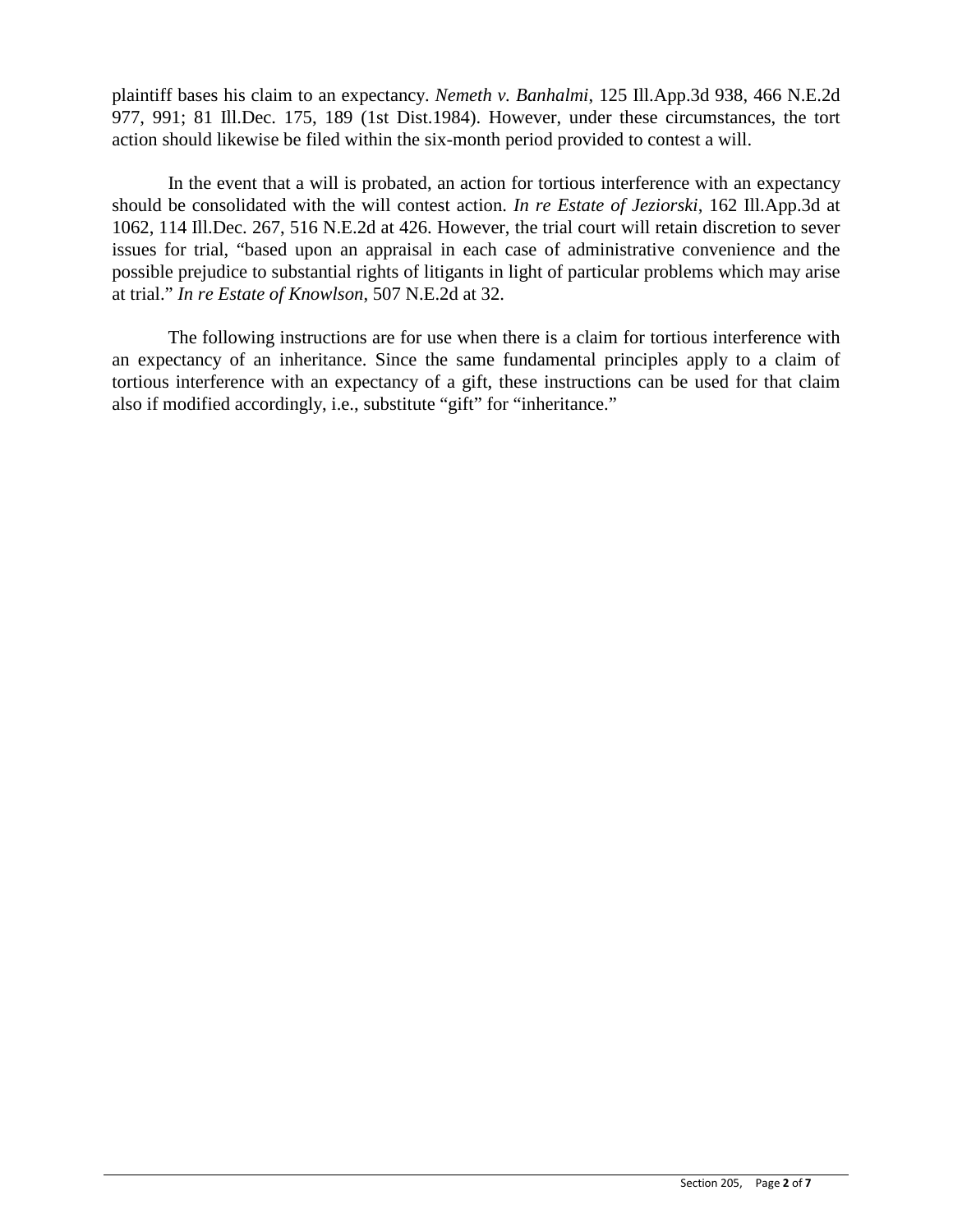### **205.01 Tortious Interference With Expectancy— Issues Made by the Pleadings**

The issues to be decided by you under [Count <u>section</u>] of the plaintiff's complaint are as follows:

[1]. The plaintiff claims that he had an expectation that he would receive an inheritance from the decedent upon the decedent's death;

[2]. The plaintiff further claims that the defendant, through [fraud,] [duress,] [or] [undue influence], intentionally interfered with plaintiff's expectation in one or more of the following ways:

> [Set forth in simple form, without undue emphasis or repetition, those alleged grounds of intentional interference which are supported by the evidence.]

[3]. The plaintiff further claims that there was a reasonable certainty that the plaintiff's expectancy would have been realized but for the defendant's interference;

[4]. The plaintiff further claims that he has suffered damages as a result of the loss of inheritance.

The defendant denies [that there was a reasonable certainty that the plaintiff would receive an inheritance from the decedent] [that he interfered with the plaintiff's expectancy in any manner claimed by the plaintiff] [that he did any of the things claimed by the plaintiff] [that the plaintiff suffered damages as a result of the loss of the inheritance].

#### **Notes on Use**

Use IPI 205.02 with this instruction.

#### **Comment**

The court in *Nemeth v. Banhalmi*, 99 Ill.App.3d 493, 425 N.E.2d 1187, 55 Ill.Dec. 14 (1st Dist.1981), adopted the Restatement (Second) of Torts §774B approach to the tort of intentional interference with an expectancy. Section 774B states: "One who by fraud, duress, or other tortious means intentionally prevents another from receiving from a third person an inheritance or gift that he would otherwise have received is subject to liability to the other for loss of the inheritance or gift." Comment *d* to §774B recognizes that the major causation problem is whether the plaintiff would have received the expectancy but for the tortious act. The normal remedy for intentional interference with an expectancy is an action in tort for the loss suffered by the one deprived of the legacy or gift. Restatement (Second) of Torts §774B, Comment *e* (1979).

"Inheritance" is defined in Restatement §774B, Comment *b*.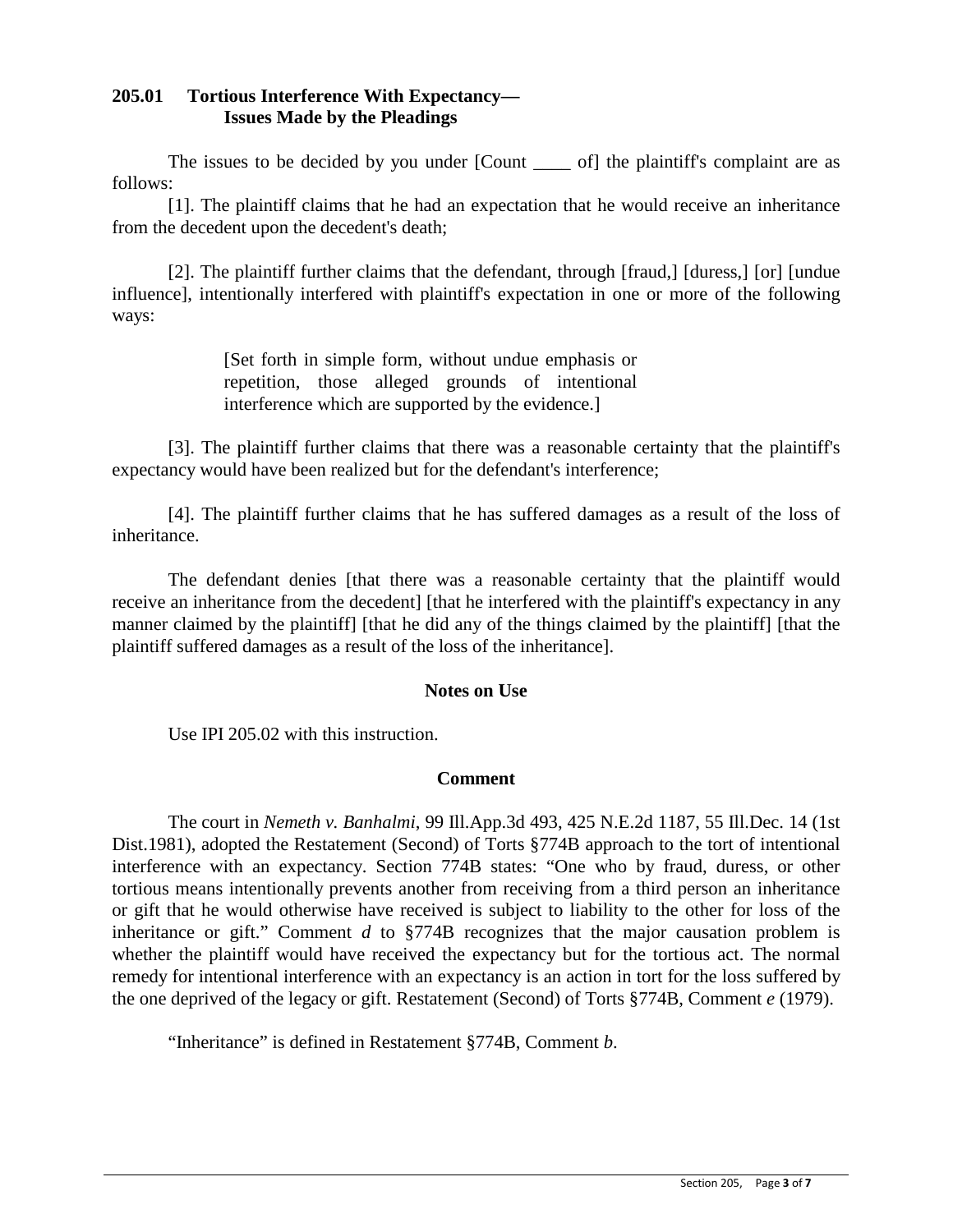## **205.02 Tortious Interference With Expectancy— Burden of Proof**

The plaintiff has the burden of proving each of the following propositions in [Count \_\_\_\_\_ of] his complaint:

First, that the plaintiff had an expectancy that he would receive an inheritance from the decedent upon the decedent's death;

Second, that the defendant intentionally interfered with the plaintiff's expectancy;

Third, that the interference involved [fraud,] [duress,] [undue influence] [or] [describe other tortious conduct charged];

Fourth, that there was a reasonable certainty that the inheritance to the plaintiff would have been received but for the defendant's interference; and

Fifth, that the plaintiff suffered damages as a result of the loss of the inheritance.

If you find from your consideration of all the evidence that each of these propositions has been proved, then your verdict should be for the plaintiff. On the other hand, if you find from your consideration of all the evidence that any of these propositions has not been proved, then your verdict should be for the defendant.

#### **Notes on Use**

Use IPI 205.01 with this instruction.

#### **Comment**

*See* IPI 205.00, *Introduction*, and IPI 205.01 for further discussion of the elements of tortious interference with expectancy.

"Inheritance" is defined in Restatement (Second) of Torts, §774B, Comment *b*, at 58 (1979), cited with approval in *Nemeth v. Banhalmi*, 99 Ill.App.3d 493, 425 N.E.2d 1187, 1190; 55 Ill.Dec. 14, 17 (1st Dist.1981).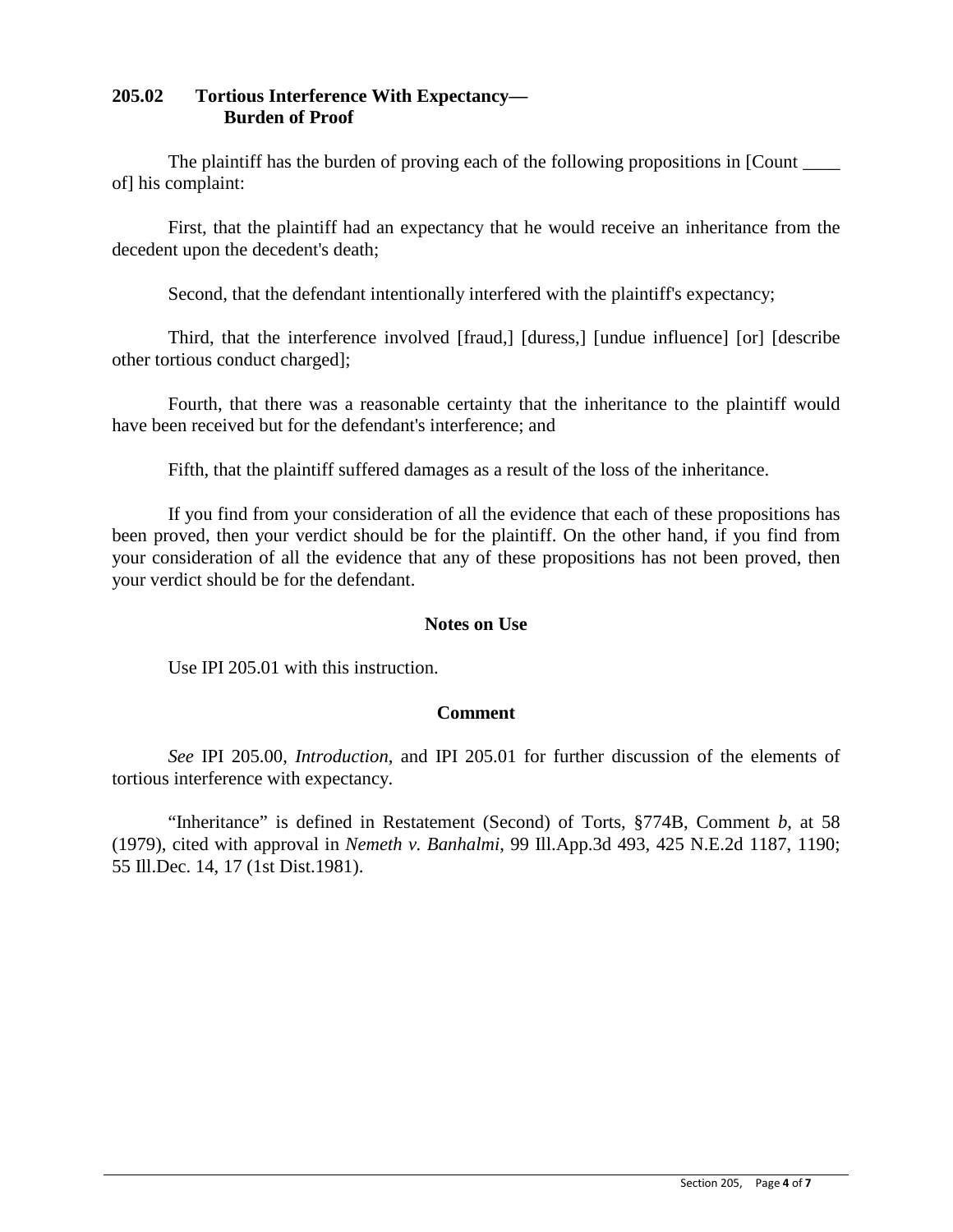### **205.03 Tortious Interference with Expectancy— Instruction on Verdict Forms**

When you return to the jury room, you will first select a foreperson. He or she will preside during your deliberations.

Your verdict must be unanimous.

Forms of verdicts are supplied with these instructions. After you have reached your verdict, fill in and sign the appropriate form of verdict and return it to the court. Your verdict must be signed by each of you. You should not write or mark upon this or any of the other instructions given to you by this court.

If you find for [plaintiff's name] and against [defendant's name], then you should use Verdict Form A.

> [When reading this instruction, the court should now say, "which reads as follows:" and should then read the corresponding verdict form to the jury.]

If you find for [defendant's name] and against [plaintiff' name], then you should use Verdict Form B.

> [When reading this instruction, the court should now say, "which reads as follows:" and should then read the corresponding verdict form to the jury.]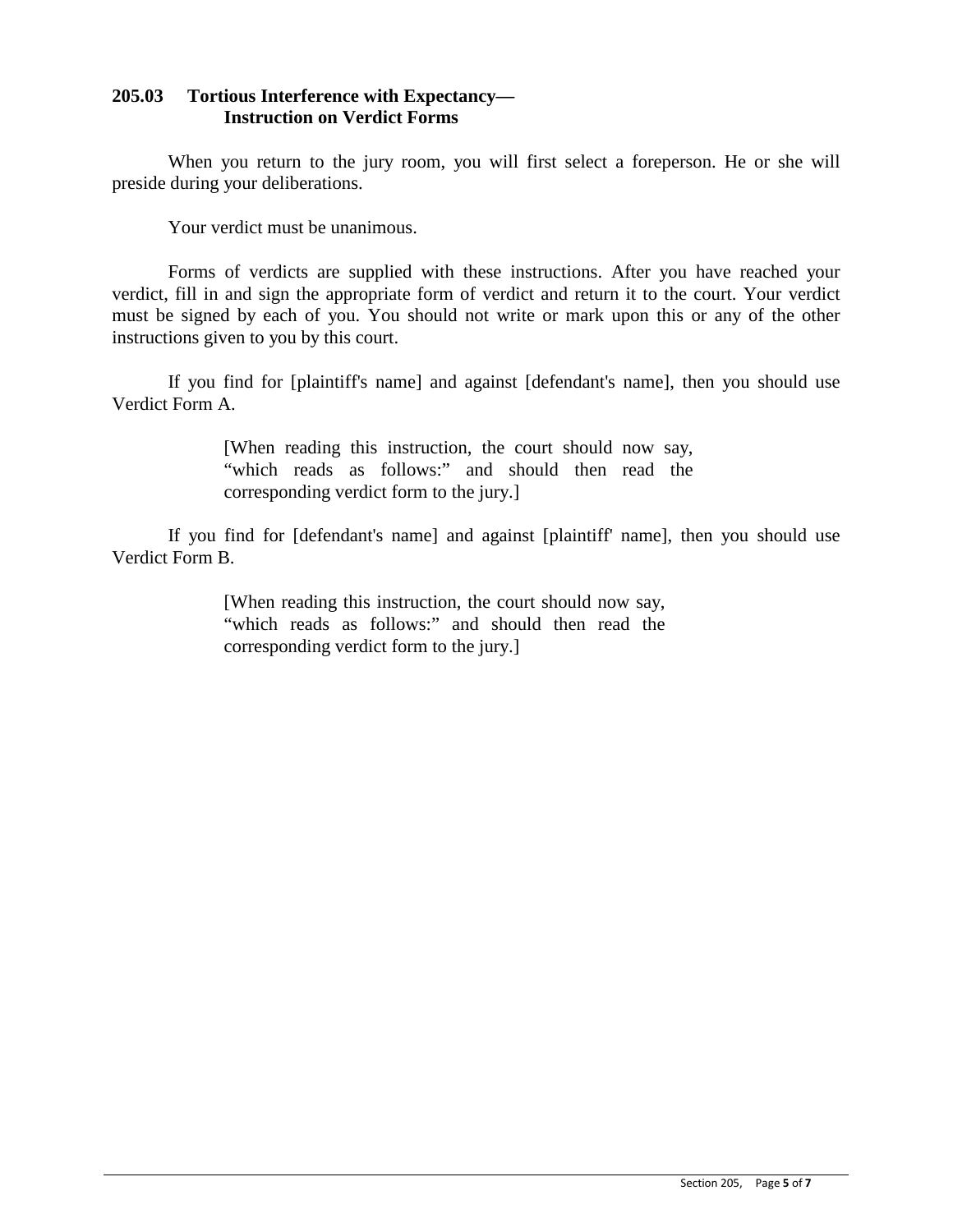## **205.04 Tortious Interference With Expectancy— Verdict Form A--Verdict for Plaintiff**

## **Verdict Form A**

[As to Count \_\_\_\_\_], We, the Jury, find for [plaintiff's name] and against defendant's

name].

We assess [plaintiff's name]'s damages in the sum of \_\_\_\_\$.

[*Signature Lines*]